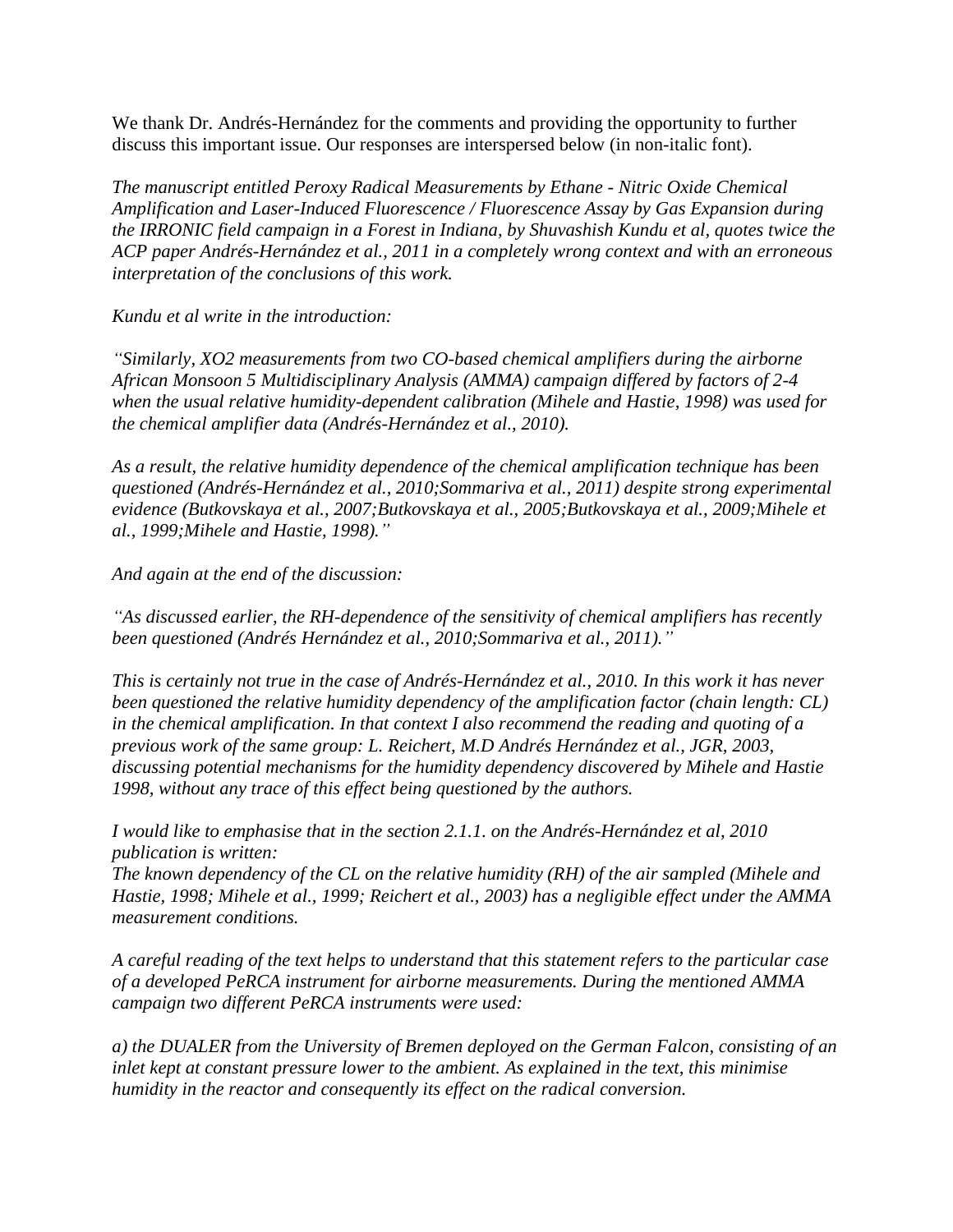*b) The PERCA 4 of the University of Leicester deployed on the British FAAM-BAe-146. This instrument neither controlled the pressure during the flight or considered the RH in its calibration and had non solved instrumental issues during the intercomparison exercise. Overall the PERCA 4 measured unrealistic radical values by a factor of 4. This did not question the effect of water vapour on the chain length but the performance of this particular instrument. Therefore only the measurements of the RO2\* DUALER were used for the further comparison with the HO2 measured by the FAGE instrument on board of FAAM.*

*Concerning the quotation of Sommariva et al. 2011, there is in this publication the same kind of wrong interpretation of the results of Andrés Hernández et al., 2010. I came unfortunately across this paper after its publication. Though I contacted the first author Sommariva to clarify his wrong interpretation, the statements in that publication were never corrected.* 

We have carefully re-read Andrés-Hernandez et al. (2010) to investigate the apparent confusion over this issue. As described in the short comment, that paper describes the operation of two chemical amplifier (PERCA) instruments: the U. of Bremen DUALER instrument and the U. of Leicester PERCA4 instrument. The RH-dependence of the CL is described for both instruments:

1. For the U. Bremen DUALER instrument, in section 2.1.1 of that paper, the authors describe the U. of Bremen DUALER instrument and state "The known dependency of the CL on the relative humidity (RH) of the air sampled (Mihele and Hastie, 1998; Mihele et al., 1999; Reichert et al., 2003) has a negligible effect under the AMMA measurement conditions." This conclusion is based on the fact that because the instrument reactor's pressure was lower and temperature higher than ambient conditions, the RH is kept below 15%, a range in which the variability of the chain length is apparently smaller than the error in the CL determination: "The RH in the reactors remained below 15%. At 300 mbar this effect in the CL is expected to be within the error of the CL determination". This last sentence is likely what initially confused us, since we would expect the effect to be experimentally quantified rather than use an "expected" effect. Furthermore, at atmospheric pressure the CL of the Bremen chemical amplifier is almost 40% lower at 15% RH compared to 0% RH (Reichert et al., 2003)! Even if the uncertainty in the CL determination is comparable or larger, this would probably be irrelevant since those uncertainties would cancel as they are correlated assuming they stem from the usual spectroscopic uncertainties (e.g., the absorption cross sections for  $O_2$  and  $H_2O$  used for the water vapor photolysis calibration method). For example, if the CL at  $0\%$  RH is  $100 \pm 30\%$  and the CL at 15% RH is  $80 \pm 30$ % (hypothetical numbers), that would still be a 20% decrease in sensitivity! Kartal et al. (2010), which describes the Bremen DUALER instrument in detail, does not show the RH dependence of the DUALER at 300 mbar.

We now recognize that the Bremen team did not question the RH dependence – rather they stated that it had a negligible effect as operated during those conditions. We remain confused how the change in CL between 0 and 15% RH can be considered negligible.

2. For the Leicester PERCA instrument, calibrations were only performed at ground level and not at altitude, which the authors recognize was not preferable. To correct for the effect of RH and the decreased pressure and temperature at aircraft altitudes, computational results were used.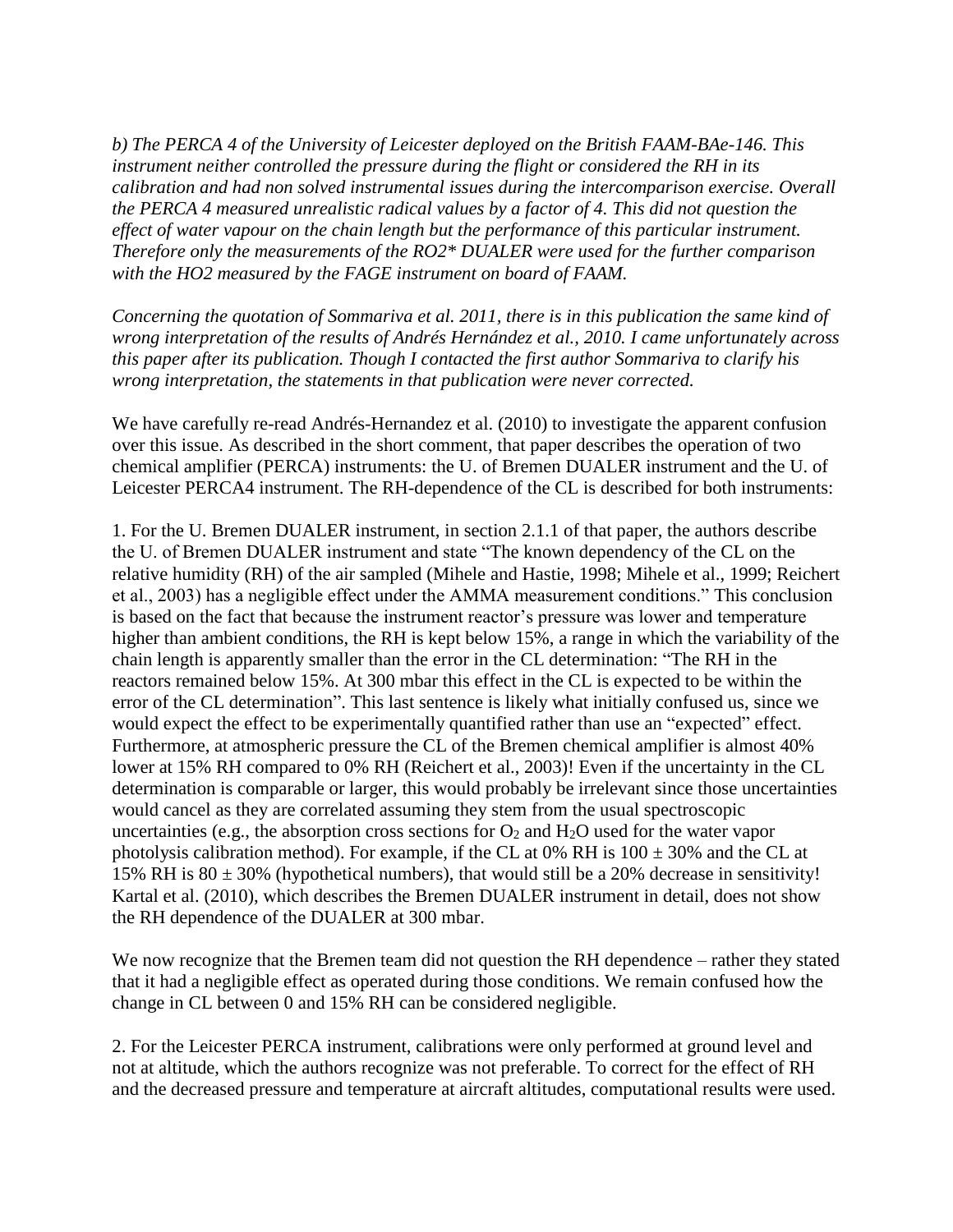When this computationally-based P, T, and RH-dependent chain length was applied to the data, however, very high concentrations results –more than four times higher than the DUALER peroxy radical measurements, higher than the LIF-FAGE HO<sup>2</sup> measurements, and higher than the modeled concentrations. Moreover, a trend in the modeled to measured peroxy radical concentration was observed when using the RH-corrected data, but not when using the uncorrected data. The authors conclude the following:

*"To apply the humidity correction to this dataset may therefore be inappropriate and the intercomparison was made using the uncorrected data"*

The authors hypothesize that the reason for this was condensation of water on their inlet, which would greatly decrease the RH inside their reaction chamber.

The  $2<sup>nd</sup>$  paper we quoted – Sommariva et al (2011) – clearly rejected the RH-correction to their instrument:

*"…the determination of CL during the experiment with the PAN source was carried out in ambient (humid) air. The agreement between the CL determined in ambient air with PAN and the CL determined in zero air with CH3I demonstrates that the data collected during the TexAQS 2006 cruise did not require a correction for relative humidity. This*  was also the case for a similar PERCA instrument during another field campaign under *similarly high ambient humidity and temperature conditions (Andres-Hernandez et al., 2010)."* 

Based on these two papers in aggregate, we reasonably concluded that the RH effect had been questioned. This is certainly the case for Sommariva et al. (2011). For Andres-Hernandez et al. (2010), we now see that we were incorrect to state that that paper questioned the RH dependence. We had interpreted their results - that the RH effect was expected to be negligible when their past results showed almost a 40% difference between 0 and 15% RH – to mean that the RH effect was in some way questioned. In the revision of our paper we will clarify that Sommariva et al. (2011) questioned the RH effect but Andres-Hernandez (2010) did. We will mention that the RH effect is addressed in a variety of ways, including that described by Andres-Hernandez et al. (2010) and Kartal et al. (2010), both of which stated that it is negligible for their airborne measurements.

*The analysis of some of the instrumental results presented in the manuscript of Kundu et al., does seem not to fully take into consideration the long term experience and knowledge of the PERCA and LIF radical communities. As mentioned above it is too late now to get involved in the interactive discussion of the manuscript. But it should not be too late to prevent the use of a wrong interpretation of previous scientific work for supporting questionable results/ instrumental characterisations.* 

These last few comments we find puzzling. We recognize the concerns about the RH dependence as discussed above. Without explicit explanation of which aspects of our analysis comparing the ECHAMP and LIF results from July 2015 the commenter finds questionable, we are unable to respond to the criticism. The new ECHAMP instrument very much owes its existence to the prior work conducted by both the PERCA and LIF communities. ECHAMP's predecessor instrument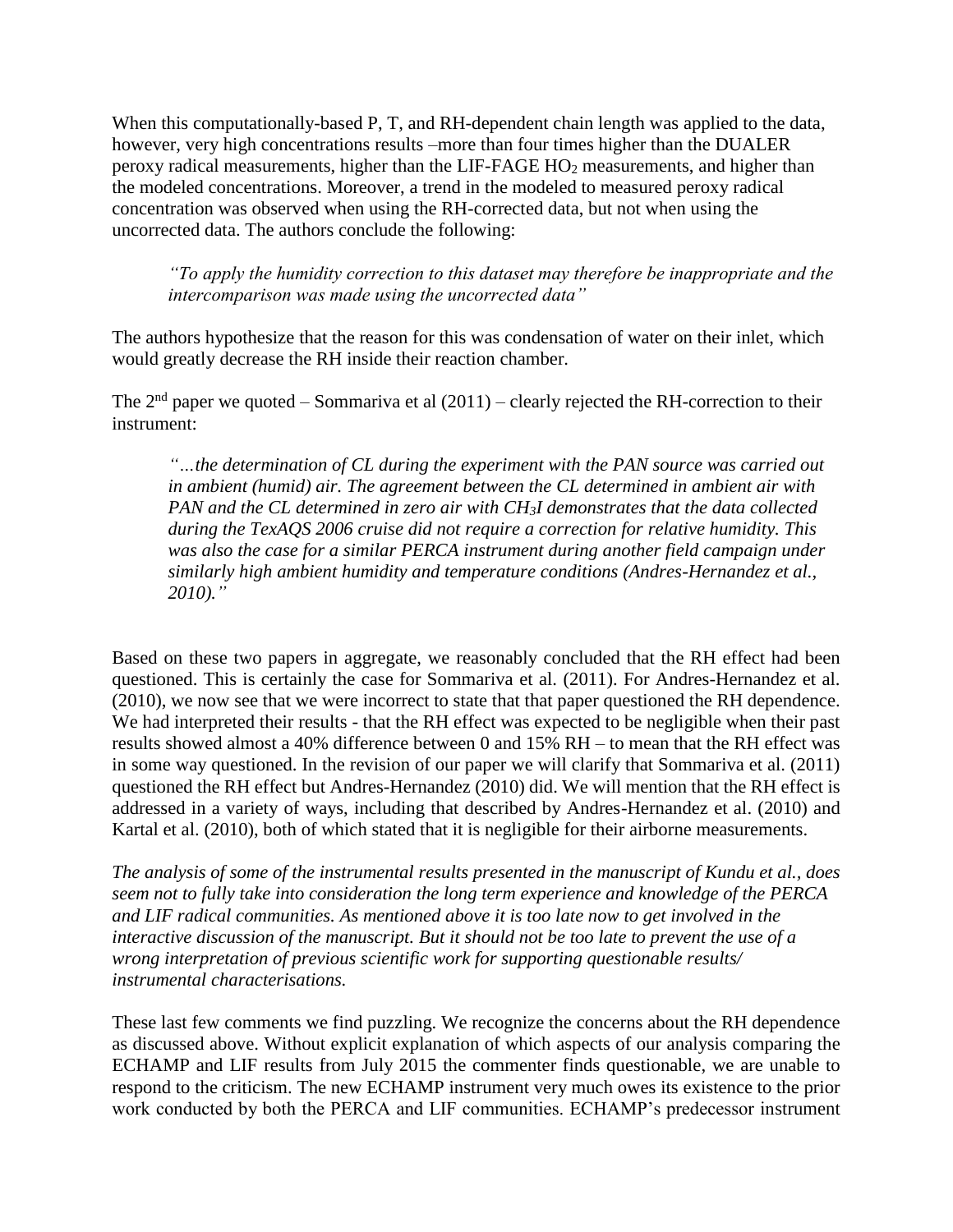(Wood and Charest, 2014) was a chemical amplifier that used the same CO and NO-based chemistry as all prior PERCA instruments (e.g., Cantrell and Stedman, 1982;Clemitshaw et al., 1997;Kartal et al., 2010), used the same anti-synchronized dual-channel design pioneered by the Leicester PERCA group (Green et al., 2006), and addressed the RH dependence first identified by Mihele and Hastie (1998) and studied in detail by others (Butkovskaya et al., 2007;Butkovskaya et al., 2005;Butkovskaya et al., 2009;Reichert et al., 2003). Its current version (Anderson et al.,  $2019$ ) uses the  $O_3$  chemical actinometry variation of the water vapor photolysis calibration method introduced by a chemical amplifier group (Schultz et al., 1995) and used by several PERCA and LIF groups (Bloss et al., 2004;Dusanter et al., 2008;Kartal et al., 2010). It also now uses a methyl iodide-based calibration source, similar to that described by other PERCA groups (Clemitshaw et al., 1997;Liu and Zhang, 2014). Furthermore, the Indiana University LIF-FAGE group plays a major role in this manuscript!

## *It cannot be given the wrong message to the community that the dependency of the chemical amplification on the water vapour is in any form questioned.*

In our revision we will clarify that the RH dependence has not been questioned by the Bremen group, and only attribute that to Sommariva et al. (2011) who certainly did question the RH dependence, evident from the text quoted earlier. Sommariva et al. (2011) also appeared to ignore the large body of work on the homogeneous reaction between NO and the  $HO_2-H_2O$ adduct (Butkovskaya et al., 2007;Butkovskaya et al., 2005;Butkovskaya et al., 2009;Mihele and Hastie, 1998;Reichert et al., 2003) in their comment below as part of the open discussion of their paper:

## *"The mechanism of the humidity interference remains unclear, although it appears to be heterogeneous (i.e., wall loss) in origin."*

We hope that our revised paper, including this helpful discussion, clarifies that the RHdependence must be addressed by all chemical amplifier instruments.

## References

Anderson, D. C., Pavelec, J., Daube, C., Herndon, S. C., Knighton, W. B., Lerner, B. M., Roscioli, J. R., Yacovitch, T. I., and Wood, E. C.: Characterization of Ozone Production in San Antonio, Texas, Using Measurements of Total Peroxy Radicals, Atmos. Chem. Phys., 19, 2845- 2860, 10.5194/acp-19-2845-2019, 2019.

Andrés-Hernández, M. D., Stone, D., Brookes, D. M., Commane, R., Reeves, C. E., Huntrieser, H., Heard, D. E., Monks, P. S., Burrows, J. P., Schlager, H., Kartal, D., Evans, M. J., Floquet, C. F. A., Ingham, T., Methven, J., and Parker, A. E.: Peroxy radical partitioning during the AMMA radical intercomparison exercise, Atmos. Chem. Phys., 10, 10621-10638, 10.5194/acp-10-10621- 2010, 2010.

Bloss, W. J., Lee, J. D., Bloss, C., Heard, D. E., Pilling, M. J., Wirtz, K., Martin-Reviejo, M., and Siese, M.: Validation of the calibration of a laser-induced fluorescence instrument for the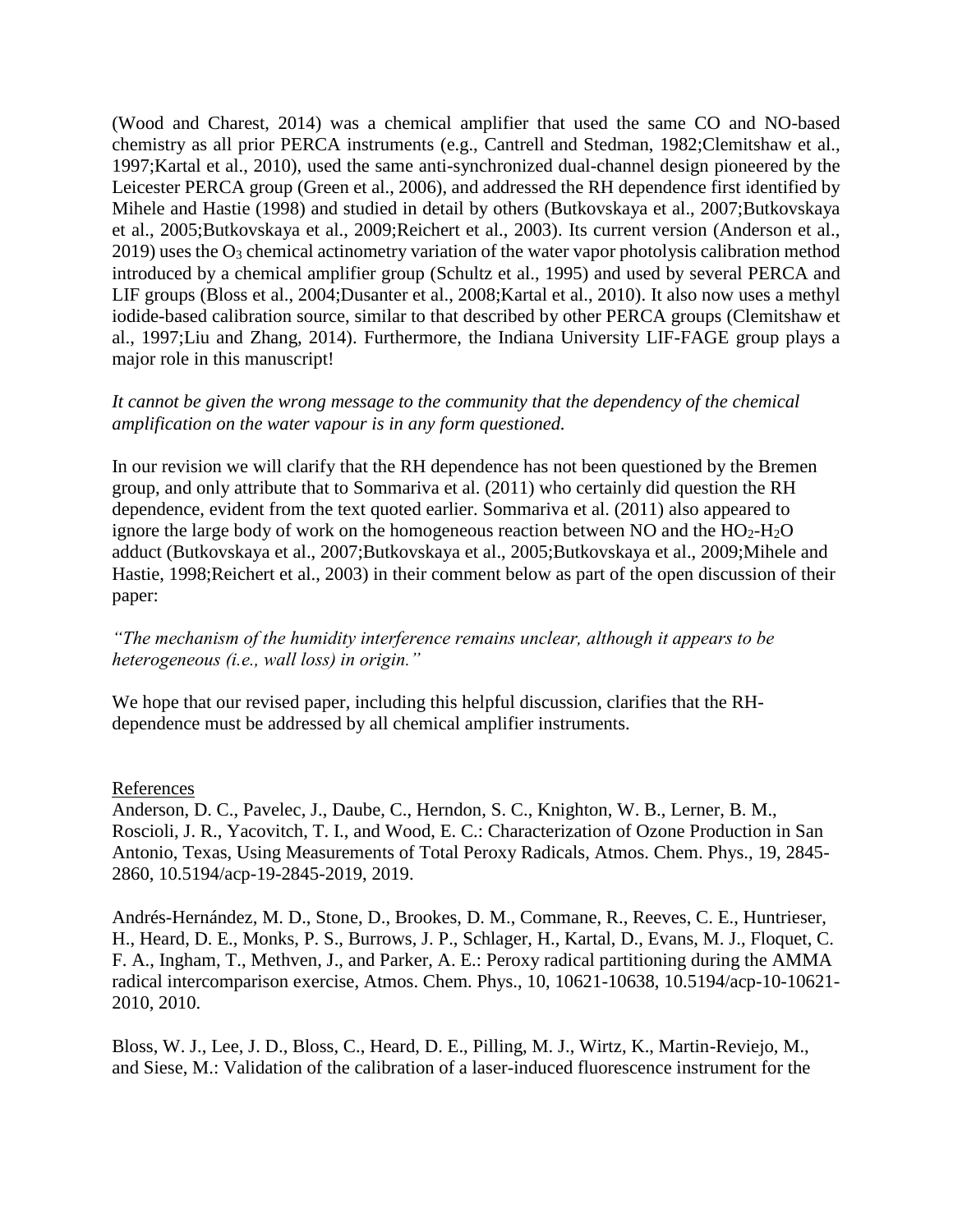measurement of OH radicals in the atmosphere, Atmospheric Chemistry and Physics, 4, 571-583, 2004.

Butkovskaya, N., Kukui, A., Pouvesle, N., and Le Bras, G.: Formation of nitric acid in the gasphase  $HO_2 + NO$  reaction: Effects of temperature and water vapor, J. Phys. Chem. A, 109, 6509-6520, 2005.

Butkovskaya, N., Kukui, A., and Le Bras, G.: HNO<sub>3</sub> Forming Channel of the  $HO_2 + NO$ Reaction as a Function of Pressure and Temperature in the Ranges of 72-600 Torr and 223-323 K, J. Phys. Chem. A, 111, 9047-9053, 2007.

Butkovskaya, N., Rayez, M.-T., Rayez, J.-C., Kukui, A., and Le Bras, G.: Water vapor effect on the HNO<sub>3</sub> yield in the HO<sub>2</sub> + NO reaction: experimental and theoretical evidence, J. Phys. Chem. A, 113, 11327-11342, 2009.

Cantrell, C., and Stedman, D.: A possible technique for the measurement of atmospheric peroxy radicals, Geophys. Res. Let., 9, 846-849, 1982.

Clemitshaw, K. C., Carpenter, L. J., Penkett, S. A., and Jenkin, M. E.: A calibrated peroxy radical chemical amplifier for ground-based tropospheric measurements, J. Geophys. Res., 102, 25405, 10.1029/97jd01902, 1997.

Dusanter, S., Vimal, D., and Stevens, P. S.: Technical note: Measuring tropospheric OH and HO<sup>2</sup> by laser-induced fluorescence at low pressure. A comparison of calibration techniques, Atmos. Chem. Phys., 8, 321-340, 10.5194/acp-8-321-2008, 2008.

Green, T. J., Reeves, C. E., Fleming, Z. L., Brough, N., Rickard, A. R., Bandy, B. J., Monks, P. S., and Penkett, S. A.: An improved dual channel PERCA instrument for atmospheric measurements of peroxy radicals, Journal of Environmental Monitoring, 8, 530, 10.1039/b514630e, 2006.

Kartal, D., Andrés-Hernández, M. D., Reichert, L., Schlager, H., and Burrows, J. P.: Technical Note: Characterisation of a DUALER instrument for the airborne measurement of peroxy radicals during AMMA 2006, Atmos. Chem. Phys, 10, 3047-3062, 2010. Liu, Y., and Zhang, J.: Atmospheric Peroxy Radical Measurements using Dual-Channel Chemical Amplification Ravity Ringdown Spectroscopy, Analytical Chemistry, 86, 5391-5398, 2014.

Mihele, C. M., and Hastie, D. R.: The sensitivity of the radical amplifier to ambient water vapour, Geophys. Res. Let., 25, 1911-1913, 10.1029/98gl01432, 1998.

Reichert, L., Hernández, A., Stöbener, D., Burkert, J., and Burrows, J.: Investigation of the effect of water complexes in the determination of peroxy radical ambient concentrations: Implications for the atmosphere, J. of Geophys. Res., 108, 2003.